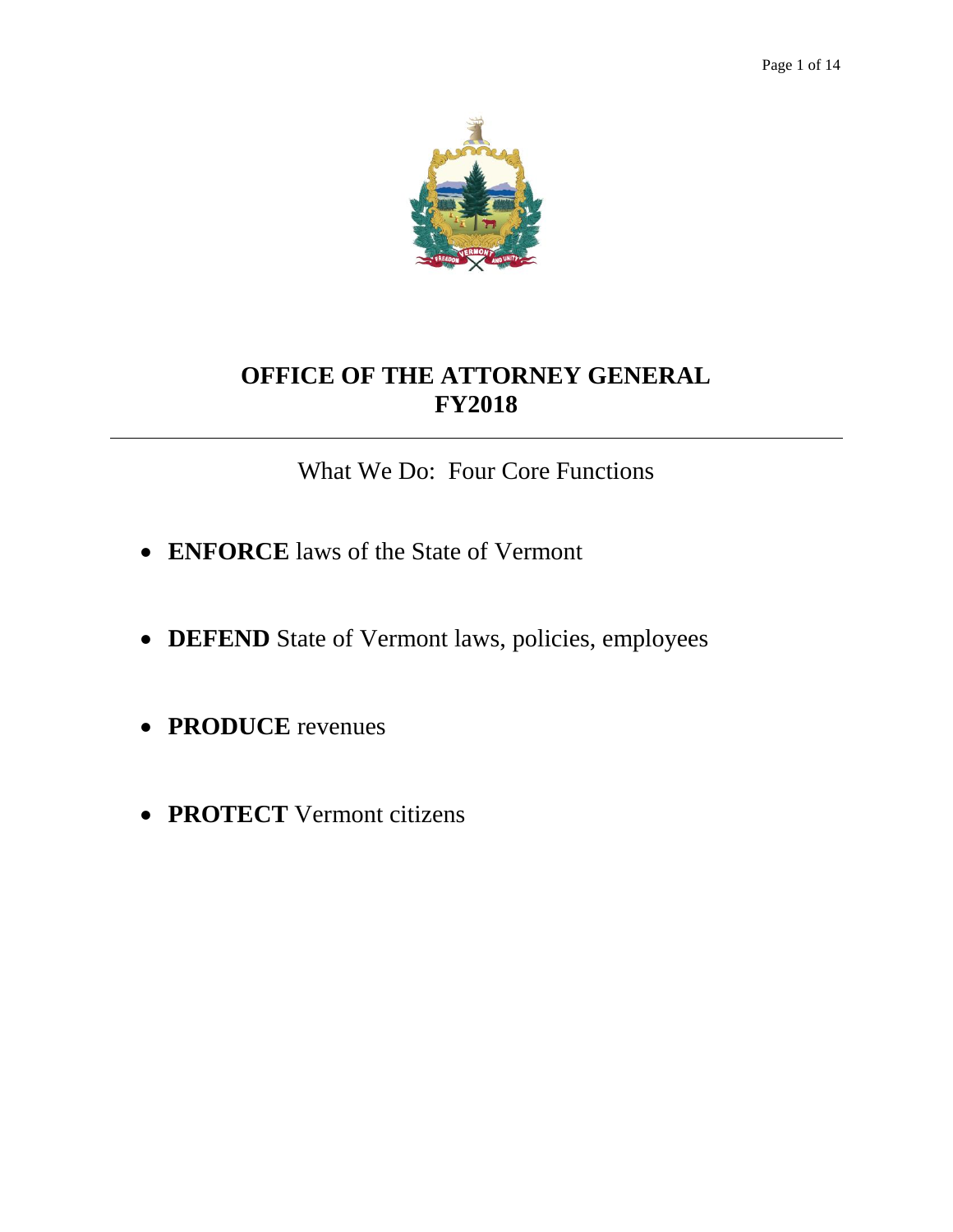## Authority of the Attorney General

## Title 3 of the Vermont Statutes Annotated

- Section 152 The attorney general may represent the state in all civil and criminal matters as at common law and as allowed by statute. The attorney general shall also have the same authority throughout the state as a state's attorney.
- Section 153 The attorney general shall have the general supervision of criminal prosecutions, shall consult with and advise the state's attorneys in matters relating to the duties of their office, and shall assist them by attending the grand jury in the examination of any cause or in the preparation of indictments and informations when, in his judgment, the interests of the state require it.
- Section 157 The attorney general shall appear for the state in the preparation and trial of all prosecutions for homicide and civil or criminal causes in which the state is a party or is interested when, in his judgment, the interests of the state so require.
- Section 159 The attorney general shall advise the elective and appointive state officers on questions of law relating to their official duties… He shall have general supervision of matters and actions in favor of the state and of those instituted by or against state officers wherein interests of the state are involved and may settle such matters and actions as the interests of the state require.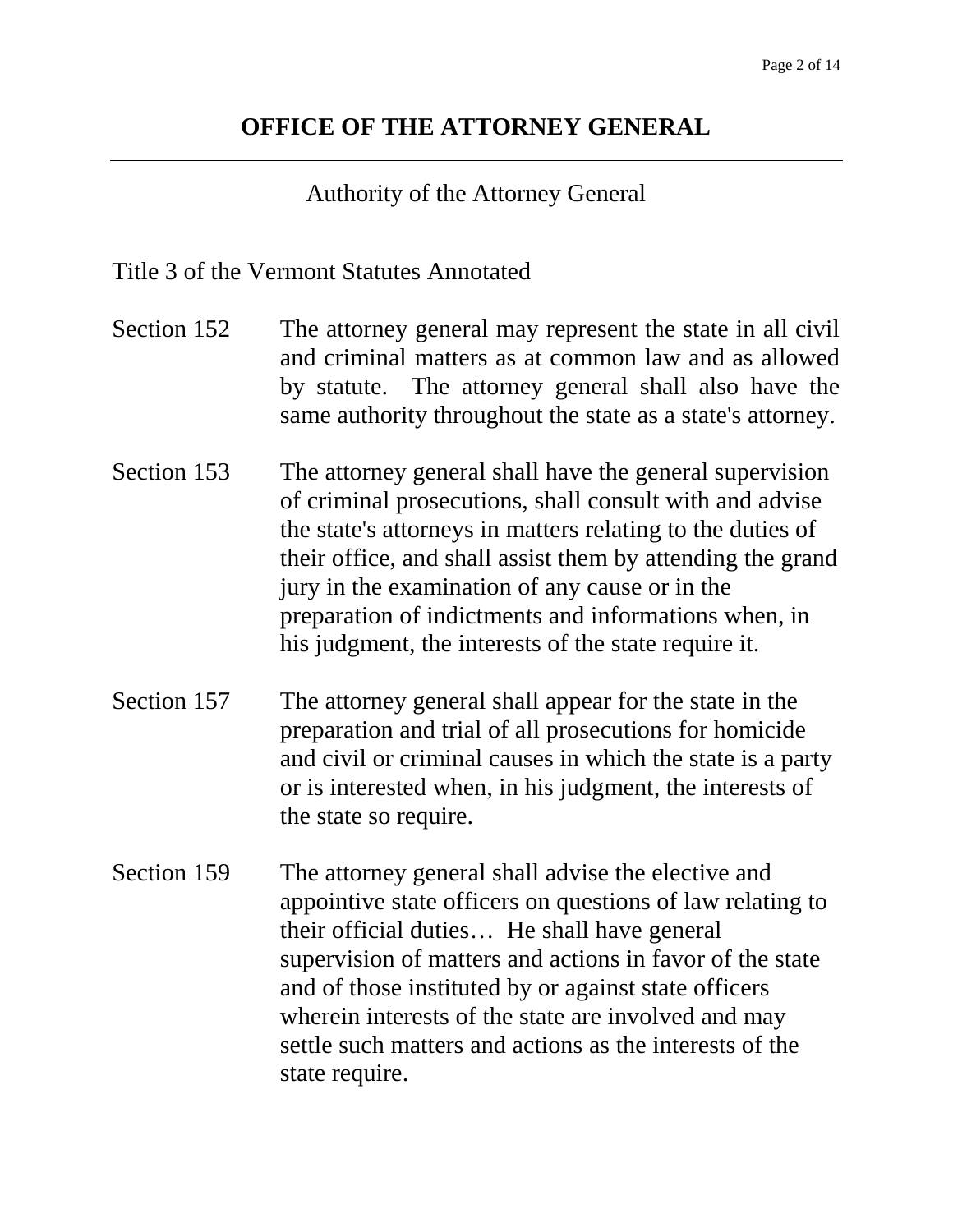# Division Highlights

### **Civil Litigation Division**

Defends money claims against the State, State officials and State employees

 686 lawsuits were filed against the State, State officials and State employees in 2016, including wrongful death, personal injury, civil rights claims; 439 lawsuits have been filed as of August 31, 2016

Defends lawsuits that challenge State laws and policies

- GE Food Labeling Litigation *GMA* case: Successfully defended Act 120 against constitutional claims made by trade associations; case voluntarily dismissed by Plaintiffs after enactment of federal law
- Hospital Provider Tax Litigation Defending claims against DVHA by Fletcher Allen and other hospitals for \$39,000,000 in tax refunds
- *DHMC v. Cohen* Medicaid Reimbursement case Defending Dartmouth Hitchcock lawsuit in New Hampshire federal court challenging Medicaid reimbursement rates for out-of-state hospital on constitutional grounds
- Employment policies *O'Neill*: Defending federal court case against Department of State's Attorneys and Sheriffs claiming that policies violate Equal Pay Act and Vermont Fair Employment Practices Act; *Coniff:* Second Circuit affirmed ruling that Vermont overtime policies comply with FLSA; *Silloway*: Vermont Supreme Court affirmed trial court decision that DOC hiring decision did not violate Vermont Equal Pay Act
- Campaign finance *Vermont Right to Life Committee*: Second Circuit affirmed dismissal of constitutional challenge to Vermont law, U.S. Supreme Court denied petition for review

EB-5 Litigation – Securities and consumer fraud claims.

### **Criminal Division**

Prosecutes/investigates felonies, public corruption, other crimes (statewide)

 Vermont Internet Crimes Against Children (VT-ICAC) Task Force Grant: Eleven criminal cases resolved involving child exploitation occurring over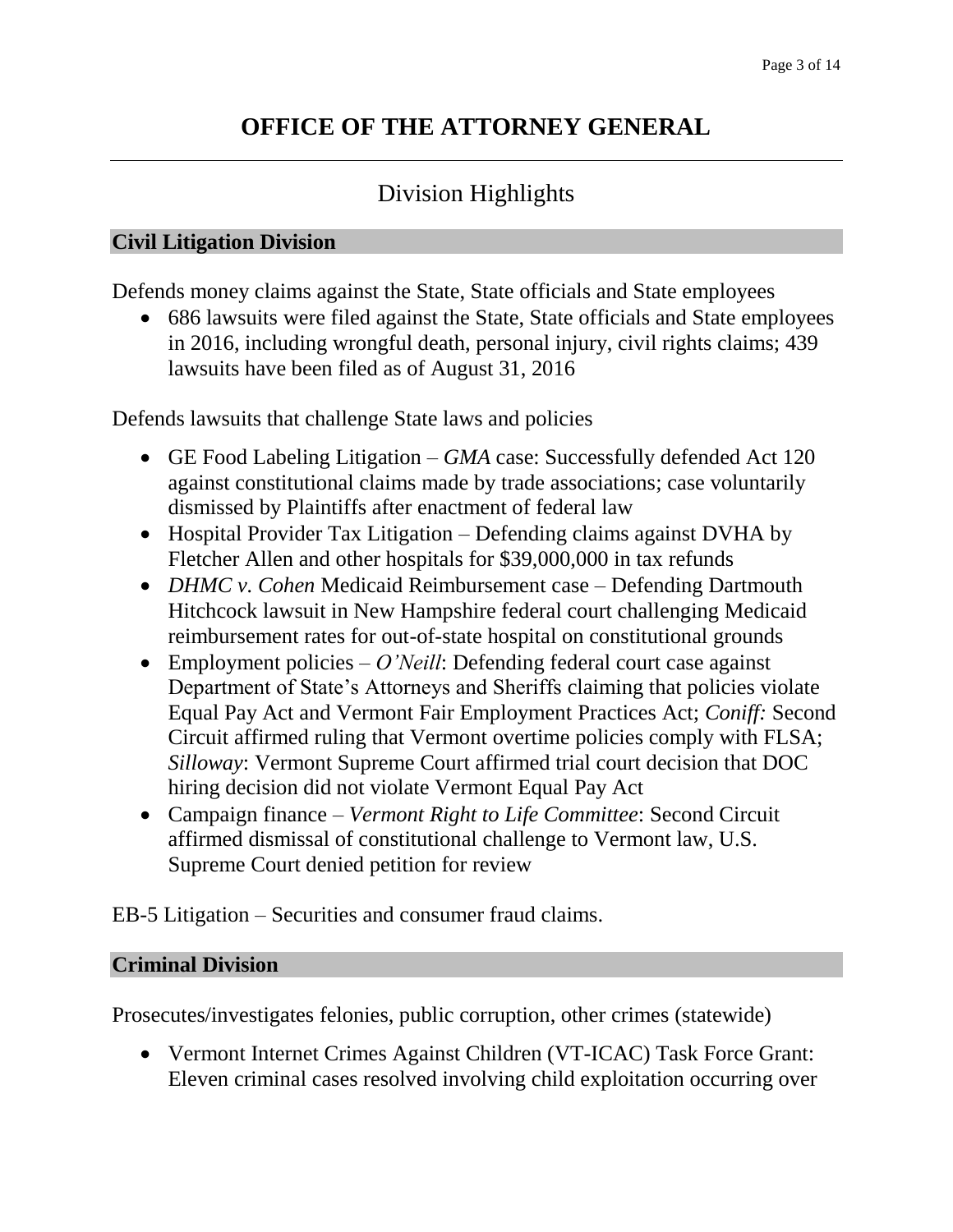# Division Highlights

#### **Criminal Division (continued)**

the internet since January 1, 2016. Prosecutions arising from peer-to-peer investigations, undercover investigations and cybertips from the National Center for Missing and Exploited Children. Charges filed throughout Vermont. Lead agency responsible for operations of the VT-ICAC Task Force.

- Homicide/manslaughter prosecutions (*State v. Duby, State v. Pelletier,*  Rutland, *State v. Herring* – Washington, *State v. Smith* – Windsor)
- Drug investigations and prosecutions: over 85 matters opened since January 1, 2016
- Handles criminal appeals, post-conviction relief proceedings and other criminal matters (statewide)
- Public corruption and embezzlement
- Police cases: alleged criminal misconduct and use of deadly force reviews (i.e. *State v. Palmer* – Windsor)

Enforces Medicaid Fraud and patient abuse laws

- Arraigned 19 defendants, and convicted 18 defendants, in SFY2016 and SFY2017 to date.
- Recovered approximately \$7.6 million in restitution to the State Medicaid Program and fines or penalties for Medicaid Fraud in SFY2016 and SFY2017 to date.

## **Environmental Protection Division**

Enforces clean air, clean water, hazardous waste and other environmental laws. Actions include:

- Agricultural Water Quality enforcement cases in collaboration with, and on behalf of, the Agency of Natural Resources and Agency of Agriculture;
- Action against local water supply system for violations of its public water supply permit;
- Successful Vermont Supreme Court ruling reinstating finding by the Department of Forests, Parks and Recreation against a northeast kingdom logging company – Division attorneys assisted the Solicitor General in the briefing of this case and are handling the matter on remand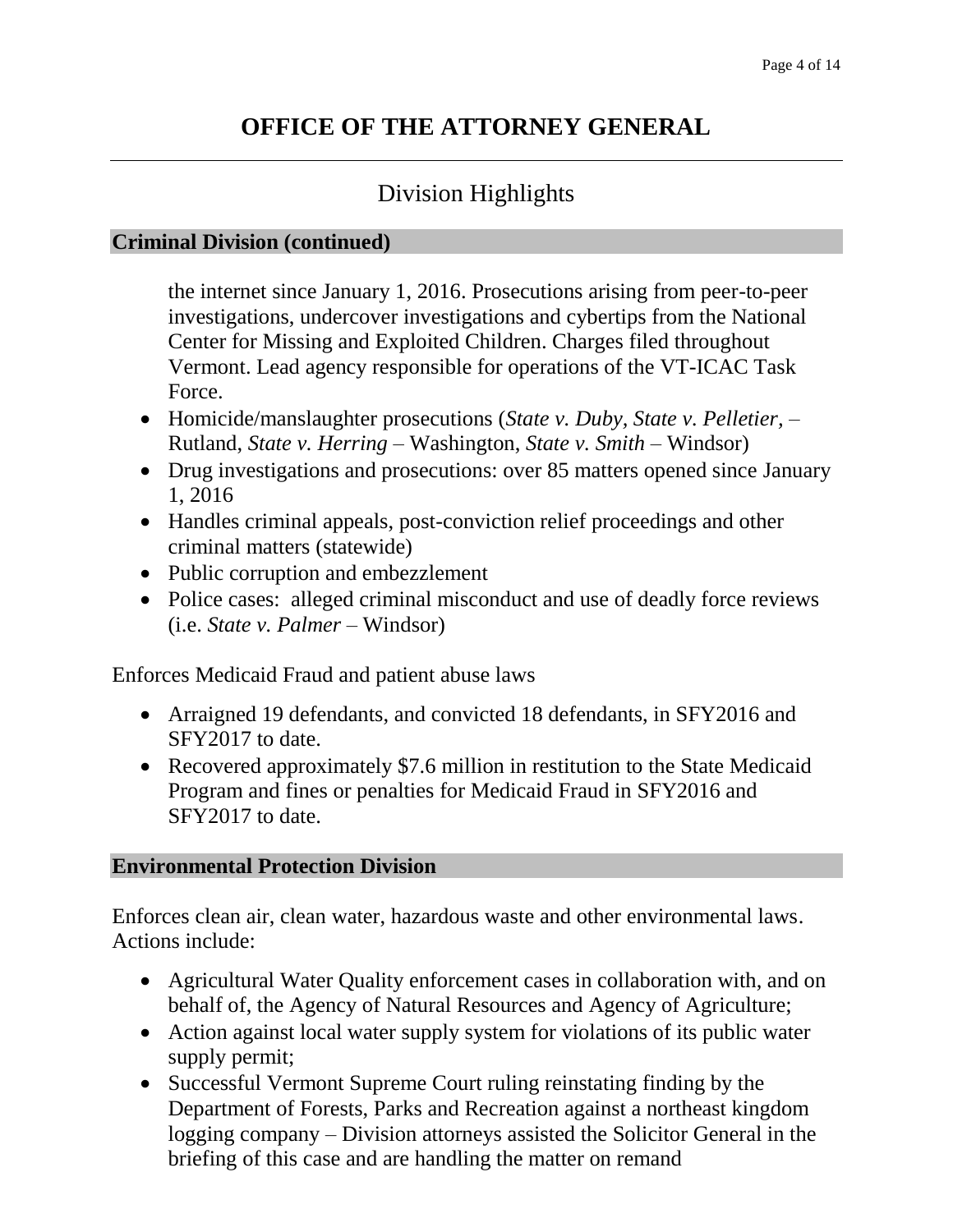# Division Highlights

#### **Environmental Protection Division (continued)**

- Division has been assisting and coordinating with the Agency of Natural Resources in the Bennington PFOA response, including handling of four separate appeals of the Agency's Standards and Rules on PFOA limits.
- Working with the Public Protection Division, the Environmental Division sued Volkswagen AG and its affiliates to recover civil penalties for deceptive advertising and selling illegally polluting vehicles – Vermont is eligible to receive \$17.8 million as its share of an Environmental Mitigation Fund that was one of the results from the settlement of lawsuits filed against Volkswagen by the Department of Justice, FTC and class action plaintiffs. Division attorneys played a lead role, collaborating with several other states, in the filing of comments on the Environmental Mitigation Fund.
- Division attorney played lead role in the briefing and arguing of motions to compel in multiple federal courts in regard to the GMO Food Labeling Law.
- \$266,750 in awards, penalties and recoveries in SFY2016 and 2017 to date.

Vermont Yankee and Nuclear Matters

- The Division continued its role representing the State on post-closure issues relating to the Vermont Yankee nuclear power plant in Vernon, providing legal advice to State agencies as needed.
- The Division challenged Entergy's use of the plant's Nuclear Decommissioning Fund for spent fuel costs at the Nuclear Regulatory Commission (NRC) and last fall obtained an order from the HRC that will result in further environmental review of the exemption that Entergy previously received to use Decommissioning Fund money for other purposes.
- Division attorneys lead a multi-state effort in making a 100-page filing of comments on Decommissioning Rulemaking at NRC.
- The Division expects to play a role representing the State in multiple proceedings relating to the sale of Vermont Yankee.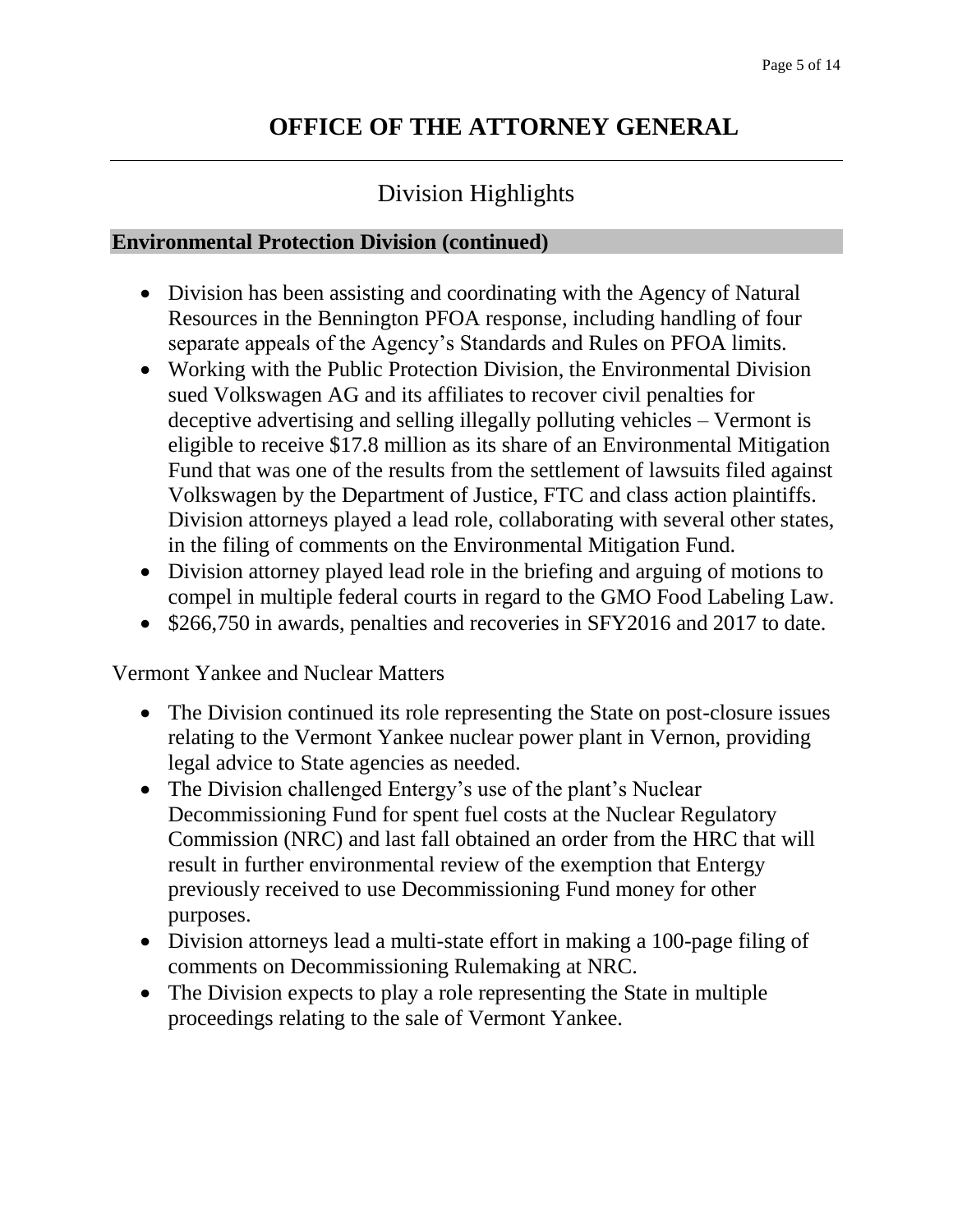# Division Highlights

## **General Counsel and Administrative Law Division**

- Provides legal counsel to constitutional officers, agencies, departments
- Litigates Labor Board, Human Rights Commission, Liquor Control and Medical Board cases (GCAL handled 229 administrative cases in 2016)
- Negotiates and drafts complex investment and IT contracts; for example, contracts for \$4,000,000,000 in pension investments
- Reviewed 1,205 contracts in SFY2016 for compliance with state law
- Enforces campaign finance and election laws
- Advises state agencies on routine and complex access to records matters
- Successfully defended a highway design case in Vermont Supreme Court
- Defense of pending lawsuits seeking more than \$4,000,000 in property tax reductions for hydroelectric plants on the Connecticut and Deerfield Rivers
- Supervises the statewide Court Diversion programs responsible for more than 5,010 referrals in SFY2016

## **Human Services Division**

- Provides legal representation to the Agency of Human Services and its Departments in civil and administrative litigation including termination of parental rights trials and appeals, fair hearings in benefits cases, inmate grievances, contract disputes, competency, hospitalization and medication cases; hospital tax appeals
- Reviews Agency and Department contracts and grants
- Advises on legal matters including licensing and rulemaking, legislation, access to records requests and privacy and HIPAA matters
- Division Caseload SFY16:

Department for Children and Families - Economic Services Division Administrative Hearings 1,238 Civil Litigation 5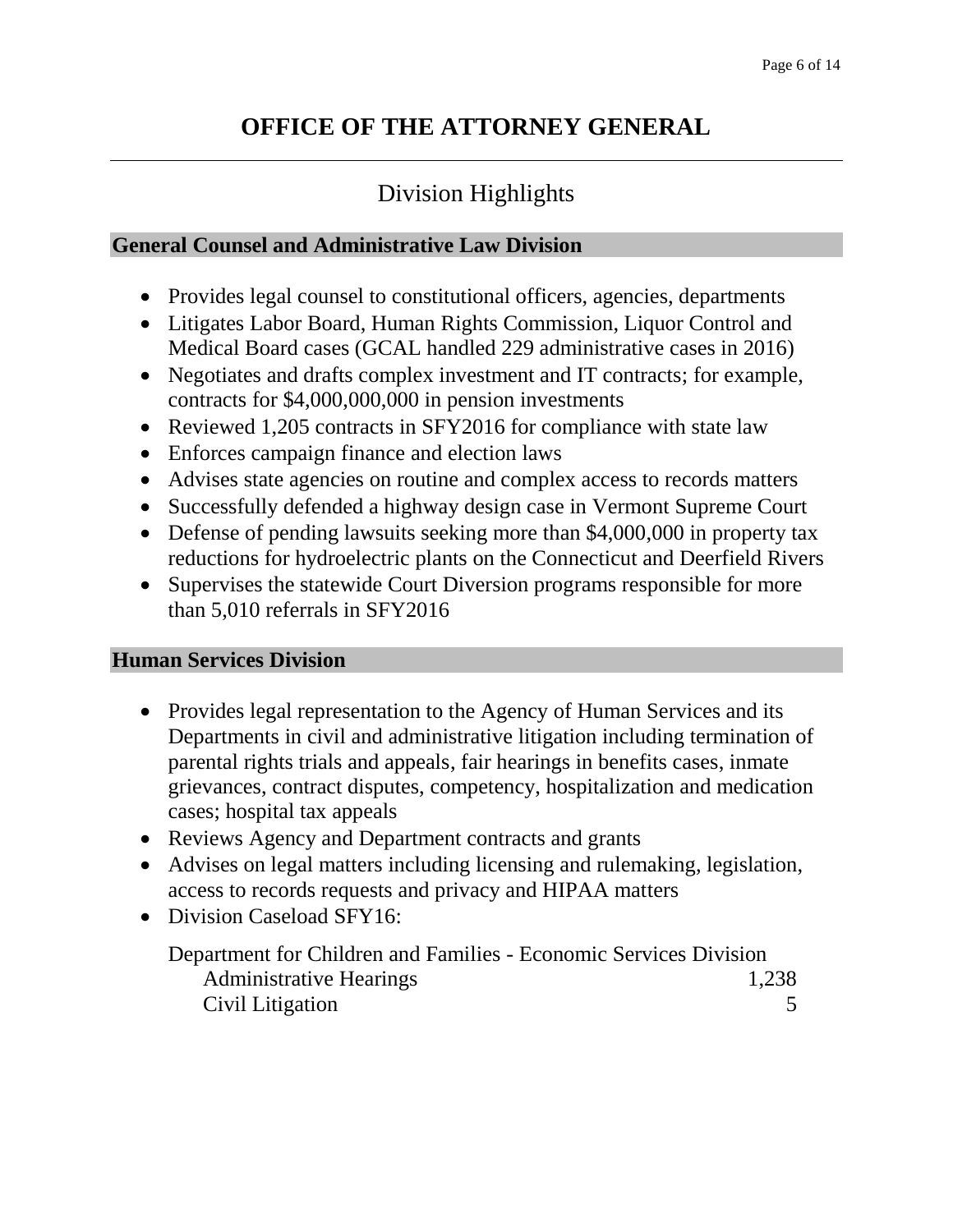# Division Highlights

#### **Human Services Division (continued)**

| Department for Children and Families - Family Services Division |     |
|-----------------------------------------------------------------|-----|
| <b>Termination of Parental Rights (Civil Litigation)</b>        | 362 |
| <b>Supreme Court Appeals</b>                                    | 50  |
| Administrative Appeals before the Human Services Board          | 106 |
| Department of Corrections                                       |     |
| Litigation                                                      | 441 |
| <b>Supreme Court Appeals</b>                                    | 12  |
| Department of Health                                            |     |
| <b>Contracts Reviewed</b>                                       | 424 |
| <b>Public Records Requests</b>                                  | 19  |
| Human Services Board Administrative Appeals                     | 12  |
| <b>Internal Commissioner Appeals</b>                            | 88  |
| Department of Mental Health                                     |     |
| <b>Applications for Involuntary Treatment</b>                   | 489 |
| <b>Applications for Continued Treatment</b>                     | 221 |
| <b>Applications for Voluntary Medication</b>                    | 89  |
| <b>Forensic Commitments</b>                                     | 110 |
|                                                                 |     |

### **Public Protection Division**

- Enforces employment discrimination, hate crime, and civil rights laws
- Three-prong strategy to protect vulnerable communities in Vermont: including affirmative litigation, legislative, and community based efforts:
	- o Established Immigration Task Force to create guide for communities on immigration policy
	- o Signed on as *amici* in Washington v. United States (9<sup>th</sup> Circuit) and Virginia v. United States
	- o Working constructively with Governor Scott, lawmakers, task forces and partners on legislative proposal to protect religious minorities and others from compulsory registration
- Enforces consumer protection and antitrust laws with financial recoveries to the State of \$4,994,924 in FY16 and FY17 YTD (July to December). In addition to the total recoveries to the State; restitution to consumers were more than \$2.2 million. The AGO continues to provide relief for consumers across various industries, for example: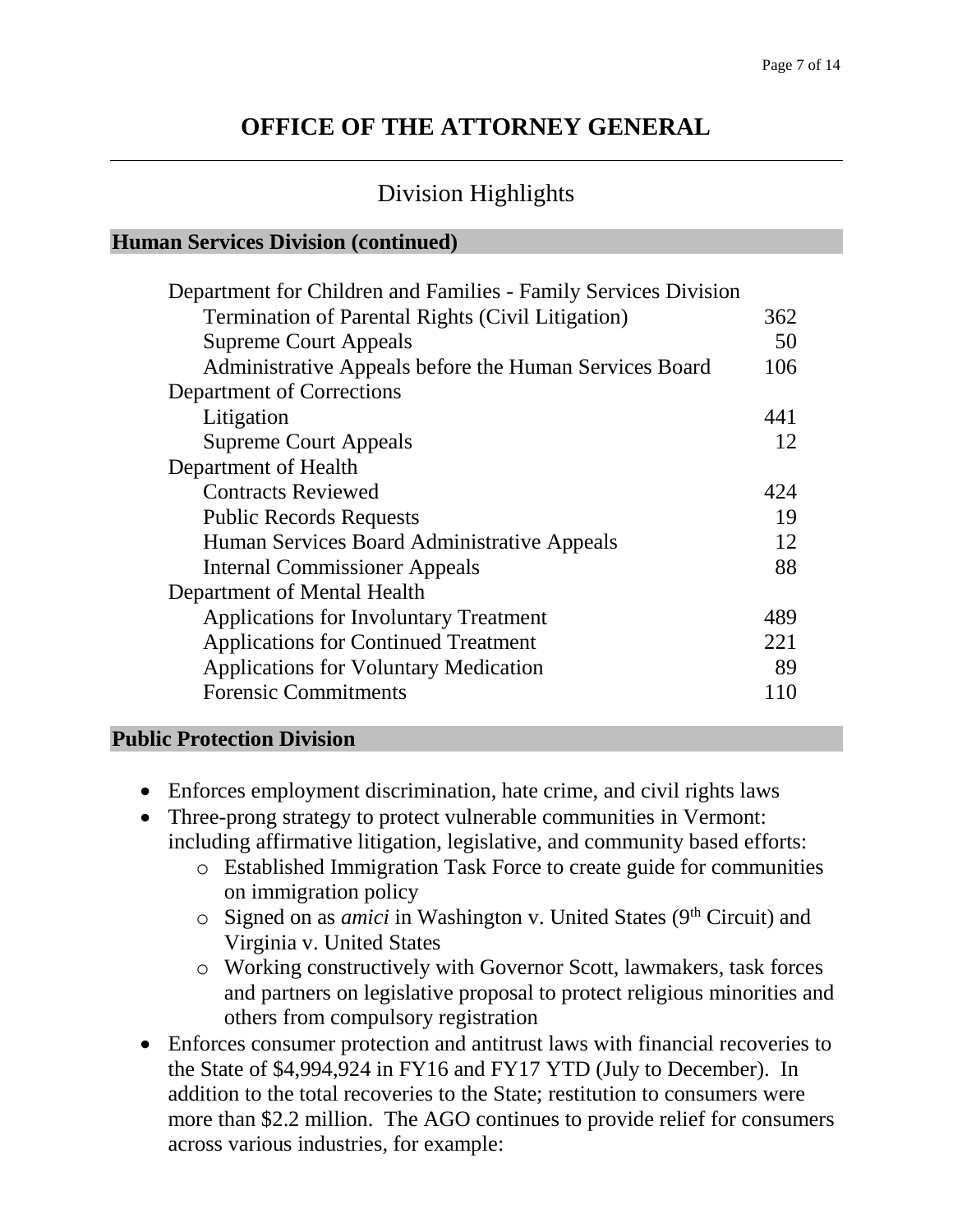# Division Highlights

#### **Public Protection Division (continued)**

- o Wire transfers consumers eligible for up to at least \$1.5 million in restitution, injunctive relieve to improve practices for consumers, and \$837,500 to Vermont for its leadership in bringing these cases to resolution
- o Anti-trust: \$1.6 million to Vermont
- o Mortgage/Foreclosure: \$1 million to Vermont
- o Anticipated 20% growth in Consumer Assistance Program year-overyear response to consumer complaints averaging over \$300 per consumer in satisfaction of complaints

### **Solicitor General and Appellate Unit**

 *Supervision and assistance across all divisions*: In FY 16, the AGO opened 131 appeals, 124 in the Vermont Supreme Court and 7 in federal courts. The Unit has provided substantial input and supervision for appeals across most divisions of the office, including tax, mental health, environmental and Act 250, corrections, criminal and civil defense. Some significant recent or pending appeals include:

*Citibank N.A. v. Department of Taxes* – Vermont Supreme Court rejected effort by retailers and credit card companies to get sales tax refund *TransCanada v. Town of Rockingham* – VSC held hydroelectric facility assessed at \$127 million, not \$84 million as proffered by facility owner *D.C. v. Schatz* – VSC dismissed appeal regarding DCF's Woodside facility *State v. B.C. –* VSC agreed with Commissioner of Mental Health's interpretation of statutes governing discharge hearings *In re Taylor* – VSC affirmed Medical Board's refusal to allow doctor to seek

reinstatement of medical license

*In re Plum Creek Main Timberlands* – VSC reversed lower court and reinstated decisions by the Department of Taxes and Forest, Parks & Recreation removing over 56,000 acres from the current use program *In re B&M Realty* – VAC reversed decision awarding Act 250 permit to build a large mixed-use business park in the Town of Hartford; Court accepted NRB's argument that project was inconsistent with regional plan *In re MVP Health* (pending) – challenge to GMCB's denial of requested rate increase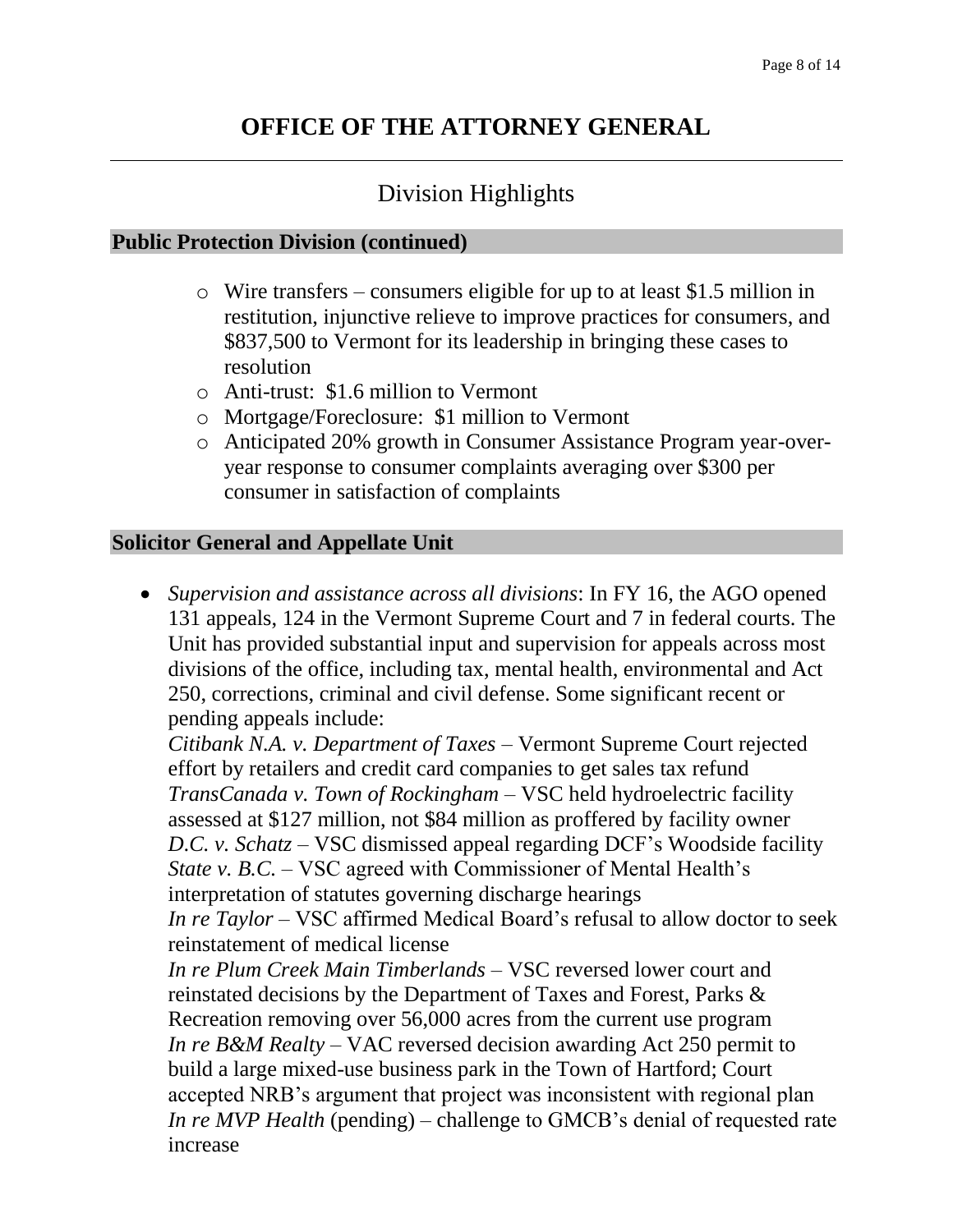# Division Highlights

### **Solicitor General and Appellate Unit (continued)**

*In re Lepore* – VSC reversed Labor Board's reinstatement of terminated State employee

*Kuligoski v. Brattleboro Retreat* (pending) – filed motion to reargue on behalf of AHS Secretary, asking VSC to reconsider decision regarding potential tort liability for mental health providers *Turner v. Shumlin –* challenge to Governor Shumlin's constitutional authority to name a successor to Justice Dooley

- *Child protection appeals*: In FY16, the office opened nearly 50 appeals in child protection cases (TPR and CHINS cases). The Appellate Unit oversees all of these cases – the largest part of the appellate docket – to assure that the cases are adequately staffed when our Family Services attorneys are over-burdened. In addition to reviewing all child protection appeals, the appellate unit attorneys frequently handle these cases or assign them to AAGs in other divisions to relieve burdens on the Family Services unit.
- *Child protection legislation*: The Unit staffed the working group on child protection legislation, with responsibility for drafting the meeting agendas, minutes, and interim report to the legislature.
- *Amicus participation*: The Unit coordinates amicus participation at the U.S. Supreme Court. Vermont has participated in amicus briefs supporting access to health services, immigration reform, and environmental programs. The unit also responds to requests for briefing from the Vermont Supreme Court and files briefs in federal courts when cases between private parties present important questions of Vermont law.
- *Act 39 litigation*: defending Act 39, Patient Choices at End of Life, in federal district court.

### **Tobacco**

- Diligent enforcement of tobacco master settlement agreement
- Total tobacco recoveries in FY16 were \$35,080,107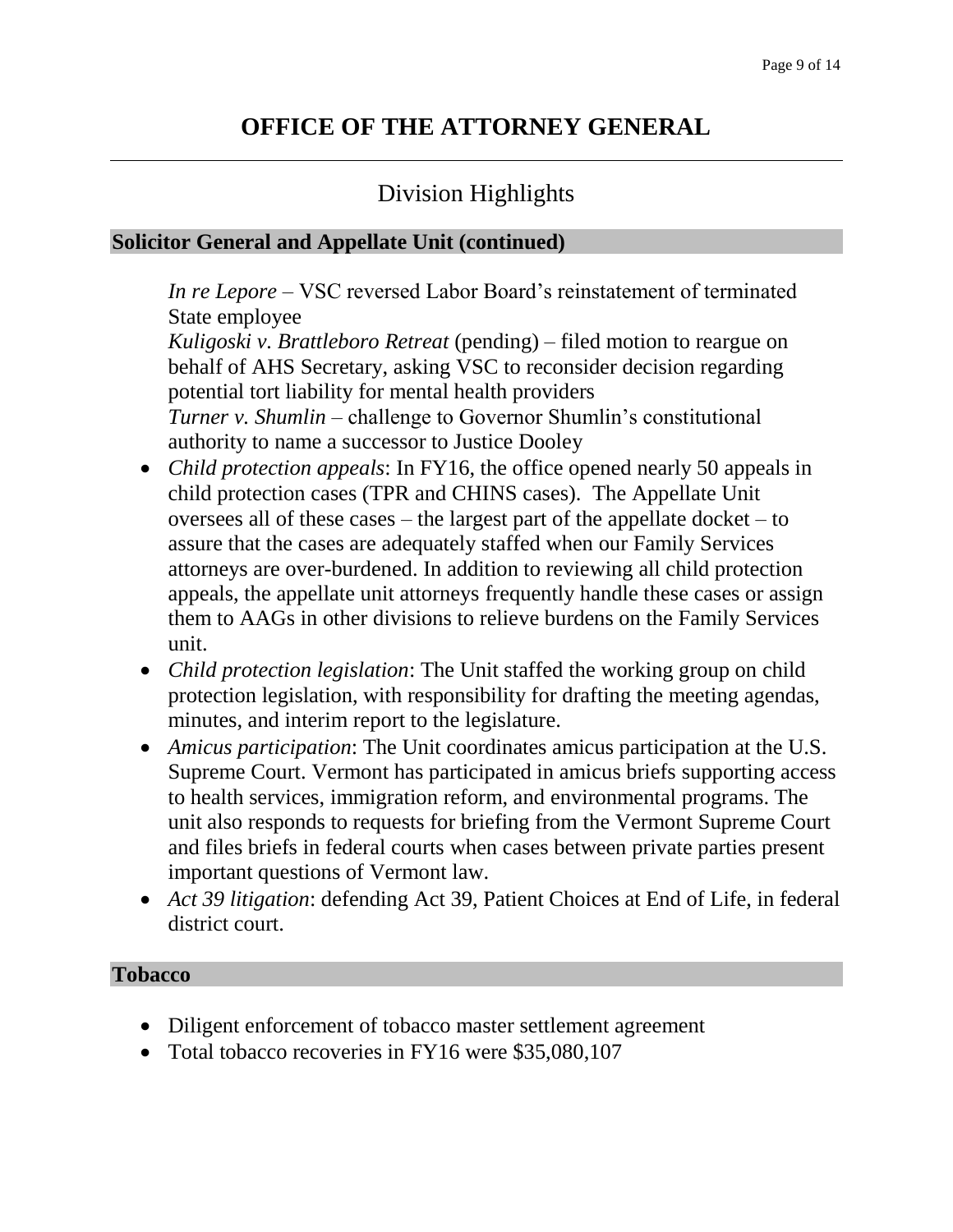# Financial Recoveries for State of Vermont July 1, 2015 to December 31, 2016

| Civil Law Division                                    | $\boldsymbol{\mathsf{S}}$ | 31,402       |
|-------------------------------------------------------|---------------------------|--------------|
| <b>Environmental Division</b>                         | $\mathcal{S}$             | 266,750      |
| Medicaid Fraud & Residential Abuse Unit (Criminal)    | $\mathbb{S}$              | 7,635,593    |
| Public Protection Division (Consumer Fraud/Antitrust) | $\mathbb{S}$              | 4,994,924    |
| Tobacco / MSA, Strategic, and Significant Factor      |                           | \$35,080,107 |
| <b>Attorney General Total</b>                         |                           | 48,008,776   |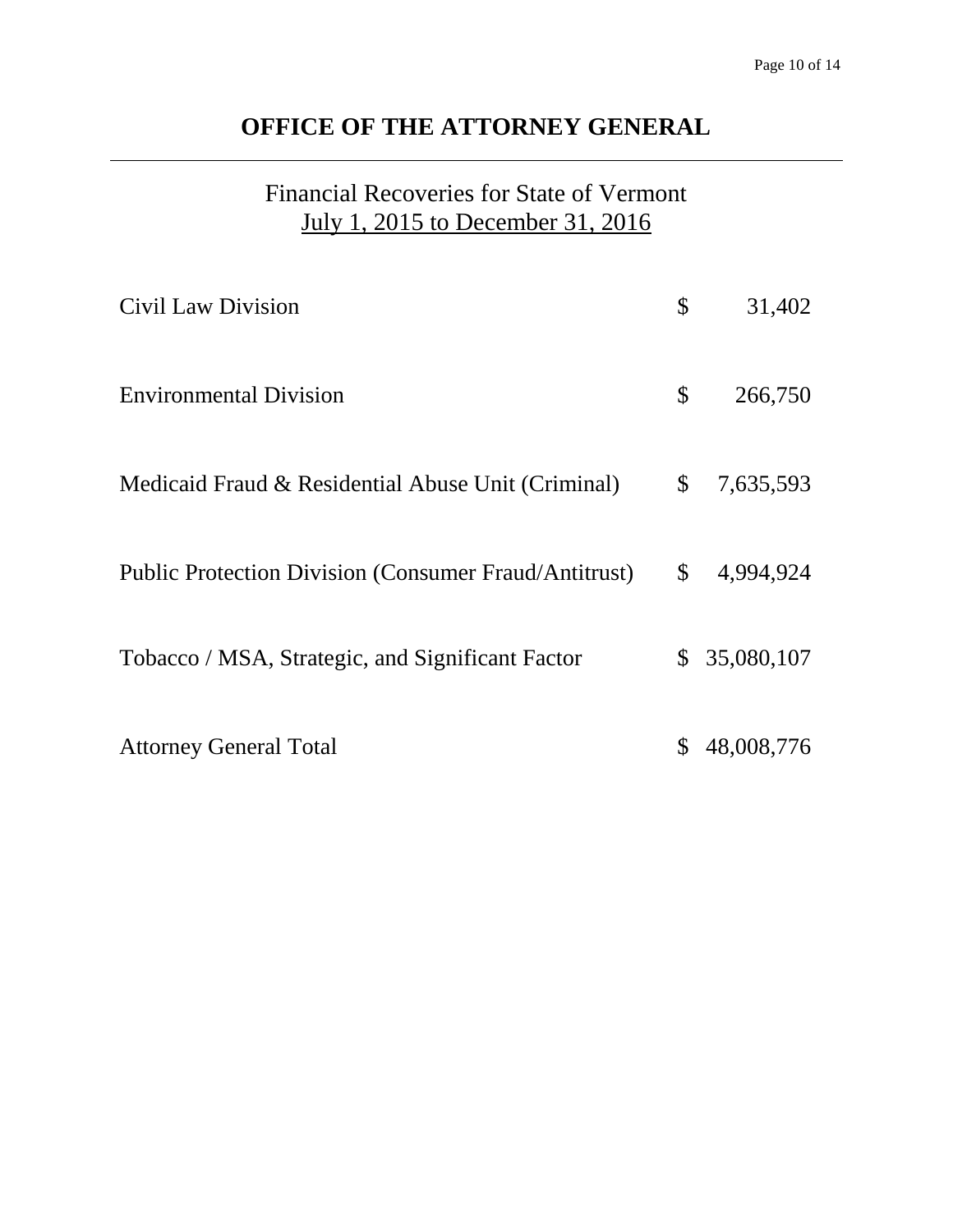### **OFFICE OF THE ATTORNEY GENERAL AGO Recoveries - FY16 to FY17 (YTD) Period of July 1, 2015 to December 31, 2016**

| <b>SUMMARY OF RECOVERIES</b>            |             |                 |  |
|-----------------------------------------|-------------|-----------------|--|
| <b>DIVISION</b>                         | <b>FY16</b> | <b>FY17 YTD</b> |  |
| <b>Civil Division</b>                   | 0           | 31,402          |  |
| <b>Environmental Division</b>           | 29,750      | 237,000         |  |
| Medicaid Fraud & Residential Abuse Unit | 3,686,905   | 3,948,687       |  |
| <b>Public Protection Division</b>       | 2,812,538   | 2,181,386       |  |
| Tobacco                                 | 34,992,819  | 87,288          |  |
| <b>Total Recoveries</b>                 | 41,522,013  | 6,486,763       |  |

| Case     | Settle      | <b>Vermont</b> |                 |
|----------|-------------|----------------|-----------------|
| State v. | <b>Date</b> | <b>Share</b>   | <b>Comments</b> |

| <b>CIVIL DIVISION</b>        |             |        |                                 |  |
|------------------------------|-------------|--------|---------------------------------|--|
|                              |             |        |                                 |  |
|                              |             |        |                                 |  |
|                              |             |        |                                 |  |
| <b>Total</b>                 | <b>FY16</b> | 0      |                                 |  |
|                              |             |        |                                 |  |
| Vermont Leads PAC            | 07/11/16    | 1,000  | Campaign Finance                |  |
| Vermont Leads, Inc.          | 07/11/16    | 2,000  | Campaign Finance                |  |
| GMA v. Sorrell, et al        | 08/31/16    | 17,652 | Defense/Appeal cost<br>recovery |  |
| Vermont House Republican PAC | 09/20/16    | 2,000  | Campaign Finance                |  |
| Democratic AG's Assoc.       | 12/20/16    | 8,750  | Campaign Finance                |  |
| <b>Total</b>                 | FY17 YTD    | 31,402 |                                 |  |

| <b>ENVIRONMENTAL DIVISION</b> |             |         |                 |
|-------------------------------|-------------|---------|-----------------|
|                               |             |         |                 |
| Vermont Forest Parks & Rec.   | 03/25/16    | 5,000   |                 |
| Hanfield, William & Robin     | 06/28/16    | 24,750  | Balance pending |
| Total                         | <b>FY16</b> | 29,750  |                 |
|                               |             |         |                 |
| Harleysville Worcester Ins.   | 08/11/16    | 200,000 | <b>ANR/PCF</b>  |
| Pico Village Water Corp.      | 08/04/16    | 37,000  |                 |
| Total                         | FY17 YTD    | 237,000 |                 |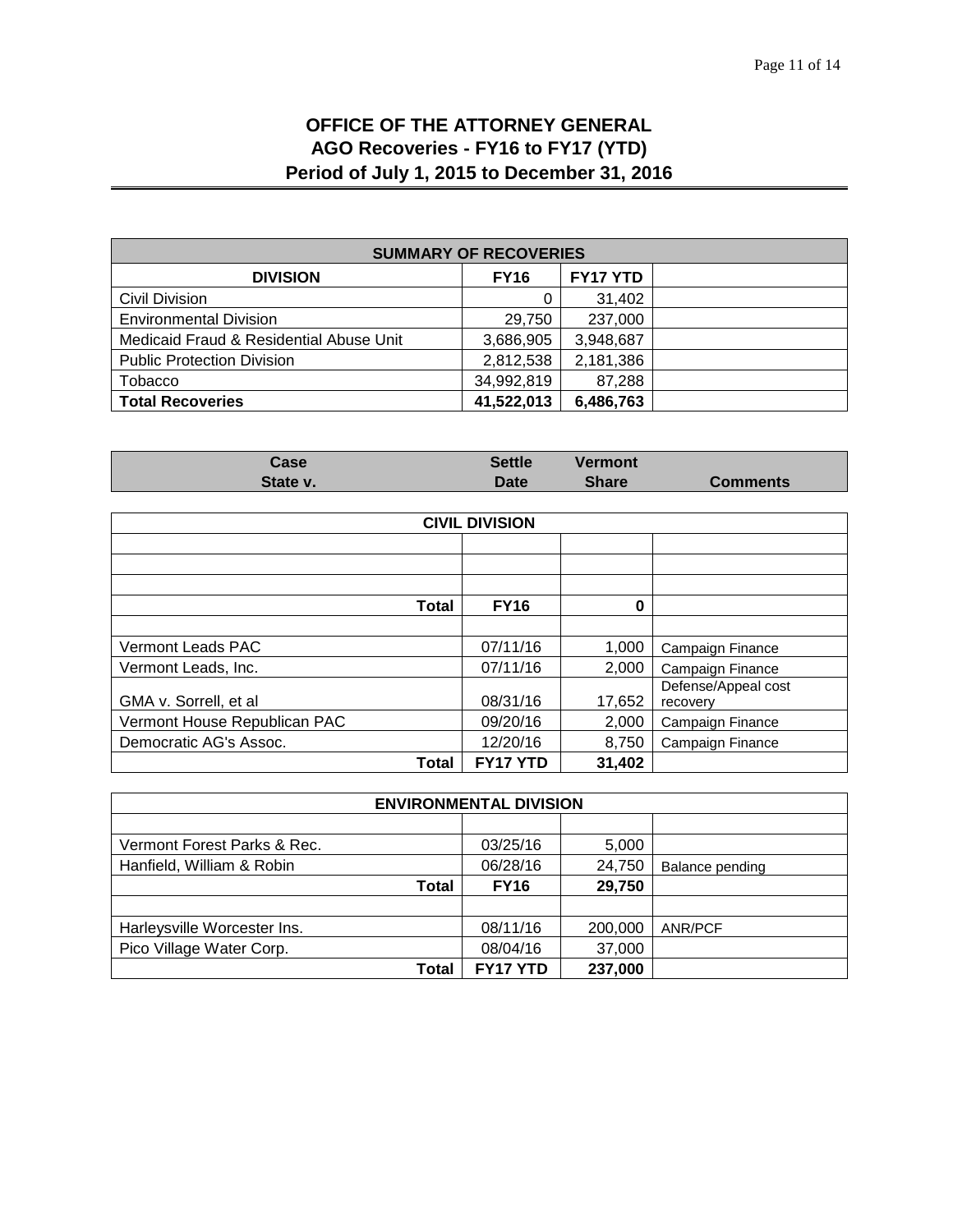| <b>Case</b>                                        | <b>Settle</b> | <b>Vermont</b> |                                  |  |
|----------------------------------------------------|---------------|----------------|----------------------------------|--|
| State v.                                           | <b>Date</b>   | <b>Share</b>   | <b>Comments</b>                  |  |
|                                                    |               |                |                                  |  |
| <b>MEDICAID FRAUD &amp; RESIDENTIAL ABUSE UNIT</b> |               |                |                                  |  |
|                                                    |               |                |                                  |  |
| <b>NuVasive</b>                                    | 08/24/15      | 2,529          |                                  |  |
| Gross, Carmen                                      | 09/02/15      | 18,705         | Restitution to DVHA              |  |
| AstraZeneca                                        | 09/28/15      | 76,214         | Direct to DVHA                   |  |
| Buggiani, Frank DPM                                | 10/05/15      | 37,655         |                                  |  |
| Wood & Martin                                      | 10/15/15      | 6,172          | Restitution to DVHA              |  |
| Relations, Gloria                                  | 10/23/15      | 1,125          | Restitution to DVHA              |  |
| Cephalon                                           | 10/30/15      | 26,857         | Direct to DVHA                   |  |
| Curtis, Hal                                        | 01/07/16      | 5,822          | Restitution to DVHA              |  |
| Millennium Laboratories                            | 01/12/16      | 774            |                                  |  |
| Keene Medical                                      | 02/09/16      | 253,892        |                                  |  |
| US v. Gamal Eltabbakh M.D.                         | 02/18/16      | 45,010         |                                  |  |
| Vintage Pharmaceuticals (Qualitest)                | 02/18/16      | 53,132         |                                  |  |
| Kushi & Myers PC                                   | 03/11/16      | 51,618         | Direct to DVHA                   |  |
| <b>NEK Human Services</b>                          | 03/14/16      | 22,170         |                                  |  |
| Daily, Shelly                                      | 04/12/16      | 4,410          | <b>Restitution to DVHA</b>       |  |
| Tucker, Katherine                                  | 04/26/16      | 2,023          | Restitution to DVHA              |  |
| Gaboury, Pauline                                   | 05/03/16      | 5,239          | Restitution to DVHA              |  |
| <b>Warner Chilcott</b>                             | 05/09/16      | 23,565         |                                  |  |
| Olympus                                            | 05/13/16      | 99,378         |                                  |  |
| LaFountain, Jaime                                  | 05/18/16      | 1,627          | <b>Restitution to DVHA</b>       |  |
| <b>Phillips Respironics</b>                        | 05/20/16      | 10,831         | Direct to DVHA                   |  |
| Wyeth, Inc.                                        | 06/03/16      | 2,899,677      |                                  |  |
| Genentech                                          | 06/06/16      | 19,100         |                                  |  |
| Richard, Christy                                   | 06/13/16      | 2,553          | <b>Restitution to DVHA</b>       |  |
| Newsome, Jennifer                                  | 06/27/16      | 3,892          | Restitution to DVHA              |  |
| Morse, Elle Mae                                    | 06/29/16      | 12,936         |                                  |  |
| <b>Total</b>                                       | <b>FY16</b>   | 3,686,905      | Restitution to DVHA              |  |
|                                                    |               |                |                                  |  |
|                                                    |               |                |                                  |  |
| Salix Pharmaceuticals                              | 08/06/16      | 3,056          |                                  |  |
| Tuker, Karen                                       | 08/17/16      | 43,620         |                                  |  |
| Ryder, Lisa                                        | 08/22/16      | 9,210          |                                  |  |
|                                                    |               |                | Restitution to DVHA              |  |
| Bushey, Julie                                      | 09/06/16      | 29,085         | Restitution to DVHA              |  |
| Morse, Donald                                      | 09/06/16      | 4,198          | Restitution to DVHA              |  |
| <b>Burlington Laboratories</b>                     | 10/10/16      | 3,786,750      | \$ to be rec'd beginning in 2019 |  |
| Onmicare (Depakote)                                | 10/14/16      | 6,628          |                                  |  |
| <b>Emeritus Senior Living</b>                      | 11/07/16      | 10,295         |                                  |  |
| <b>Mousetrap Pediatrics</b>                        | 11/14/16      | 37,570         |                                  |  |
| Lynn Madsen, MD                                    | 12/15/16      | 18,275         |                                  |  |
| <b>Total</b>                                       | FY17 YTD      | 3,948,687      |                                  |  |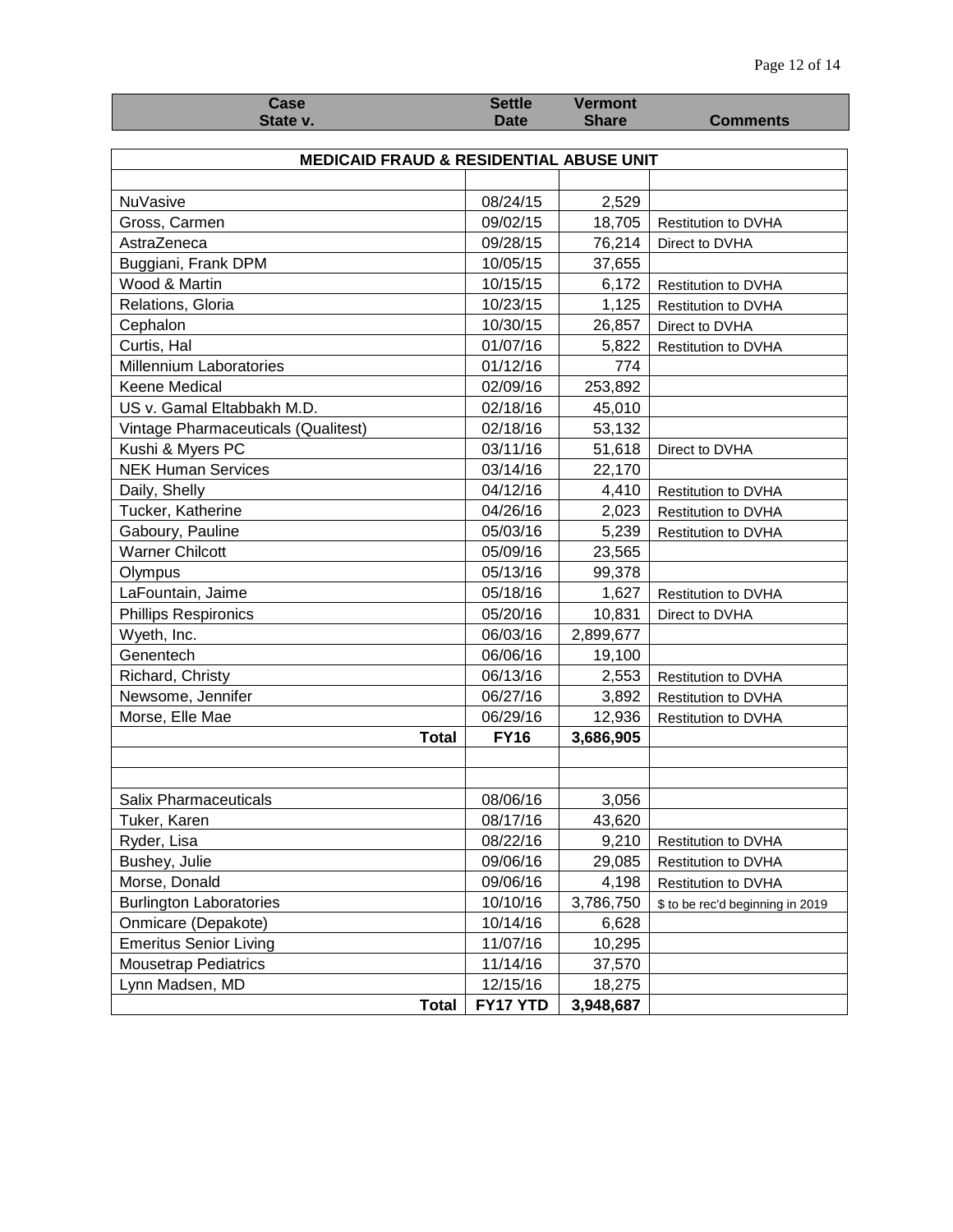| Case                                  | <b>Settle</b>              | <b>Vermont</b> |                 |  |
|---------------------------------------|----------------------------|----------------|-----------------|--|
| State v.                              | <b>Date</b>                | <b>Share</b>   | <b>Comments</b> |  |
|                                       |                            |                |                 |  |
|                                       | PUBLIC PROTECTION DIVISION |                |                 |  |
|                                       |                            |                |                 |  |
| Chase Bank                            | 07/08/15                   | 110,725        |                 |  |
| <b>Bank of America</b>                | 07/10/15                   | 1,000,000      |                 |  |
| <b>Dollar Stores</b>                  | 08/17/15                   | 30,013         |                 |  |
| Amgen, Inc.                           | 08/17/15                   | 717,360        |                 |  |
| Turbo Title Loans                     | 09/23/15                   | 12,000         |                 |  |
| <b>Fine Line Communications</b>       | 09/28/15                   | 5,500          |                 |  |
| RuffaloCODY, LLC                      | 10/19/15                   | 6,000          |                 |  |
| Suburban Propane                      | 10/22/15                   | 200,000        |                 |  |
| <b>Keys Direct Marketing</b>          | 10/28/15                   | 6,000          |                 |  |
| <b>Aspen Marketing Services</b>       | 12/03/15                   | 109,000        |                 |  |
| Smith v. Three White Birches          | 01/27/16                   | 1,125          |                 |  |
| MoneyGram                             | 02/11/16                   | 437,500        |                 |  |
| <b>Advantage Payment Systems</b>      | 03/08/16                   | 10,000         |                 |  |
| <b>Rymes Heating Oils</b>             | 03/09/16                   | 15,000         |                 |  |
| <b>Haskins Gas Service</b>            | 04/29/16                   | 15,000         |                 |  |
| Shires Housing, Inc.                  | 04/29/16                   | 1,000          |                 |  |
| McTaggart, Cynthia                    | 04/30/16                   | 1,000          |                 |  |
| Billing Tree, Inc.                    | 05/20/16                   | 25,000         |                 |  |
| eBooks-Apple                          | 06/22/16                   | 110,315        |                 |  |
| <b>Total</b>                          | <b>FY16</b>                | 2,812,538      |                 |  |
|                                       |                            |                |                 |  |
|                                       |                            |                |                 |  |
| McIsaac and Bairos New Eng.           |                            | 35,000         | Balance pending |  |
| Legacy.com, Inc.                      |                            | 15,220         |                 |  |
| Tributes, Inc.                        |                            | 15,311         |                 |  |
| Zenvesco, Inc.                        |                            | 34,000         | Balance pending |  |
| Cephalon, Inc.                        |                            | 1,600,000      | Balance pending |  |
| Ruffalo Noel Levitz, LLC              |                            | 6,000          |                 |  |
| Immler, Robert                        |                            | 10,000         |                 |  |
| DRAM (Samsung / Winbond)              |                            | 13,884         |                 |  |
| <b>Travel Suppliers of America</b>    |                            | 10,000         | Balance pending |  |
| Jennison, William                     |                            | 5,000          |                 |  |
| <b>Member Travel Services</b>         |                            | 15,000         |                 |  |
| Finch, Gregory                        |                            | 5,000          |                 |  |
| Adobe                                 |                            | 37,016         |                 |  |
| <b>United Advisors Group</b>          |                            | 6,500          |                 |  |
| Jarras, Charles                       |                            | 5,000          |                 |  |
| Bailey, Agnes                         |                            | 2,000          |                 |  |
| Donatic / Givalike / Katz             |                            | 15,311         |                 |  |
| Larson Vial, LLC                      |                            | 3,000          | Balance pending |  |
| Osterman Propane                      |                            | 7,500          |                 |  |
| <b>Bristol Myers Squibb (Abilify)</b> |                            | 222,561        |                 |  |
| ruby Corp (Ashley Madison)            |                            | 116,083        |                 |  |
| Rogers, David                         |                            | 3,000          |                 |  |
| <b>Total</b>                          | FY17 YTD                   | 2,182,386      |                 |  |